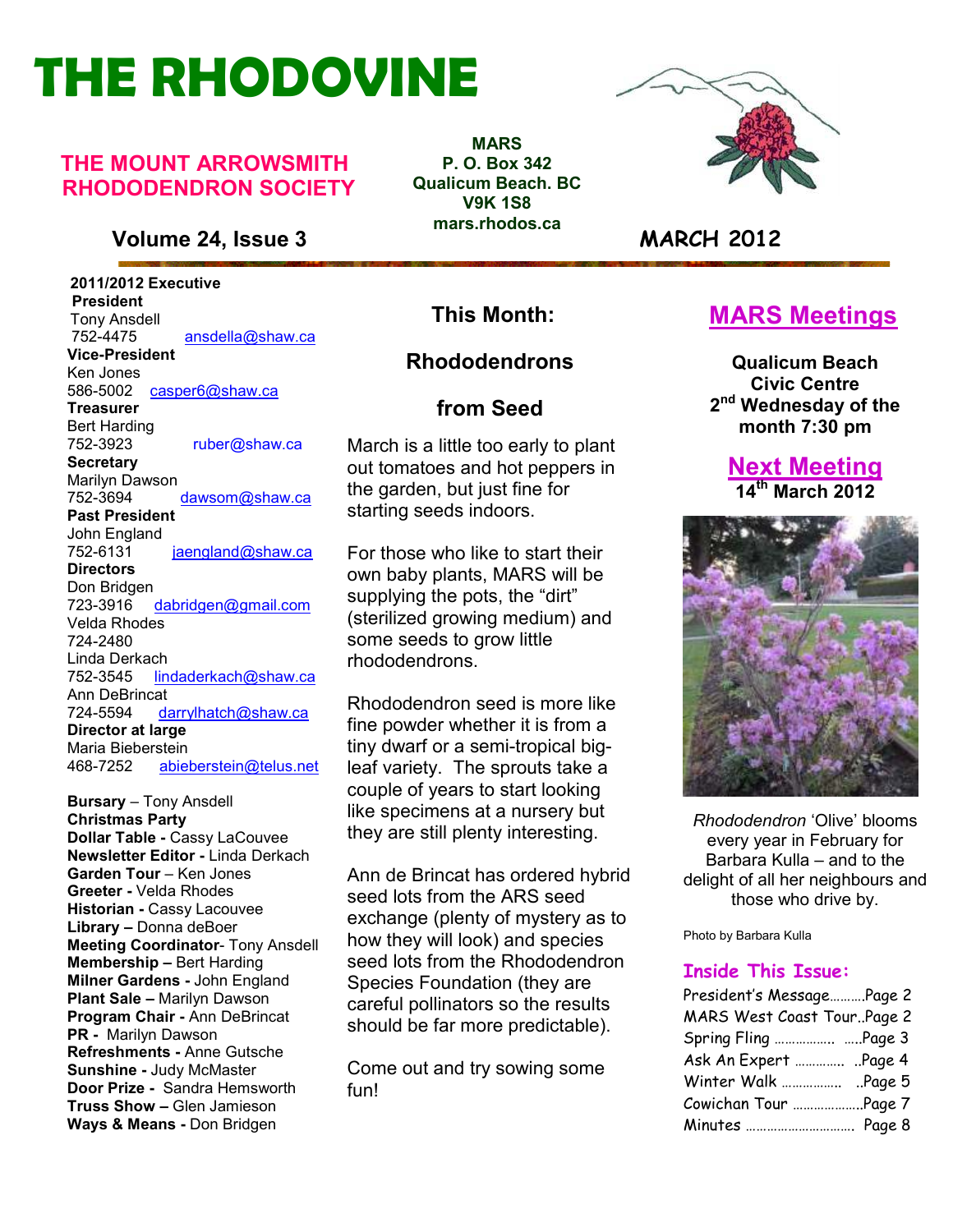### From Your President…

March is the start of a high activity period for MARS. We have the Truss Show, the Spring Fling and the Garden Tour all within April and May.

For these events to be successful, we need the help of many volunteers. The **Truss Show** needs volunteers for handling and displaying the Trusses for the show, cashiers for the checkouts, volunteers to handle the delivery and pickup of tables and many other duties. Please contact Glen Jamieson to help with this event.

The **Spring Fling** needs donations of plants for sale. As you attend to your garden after the winter, look for plants you can donate. Help with the sale is also welcome. Check with Marilyn Dawson for more information.

Finally, the **Garden Tour** needs sitters at all the gardens. We need volunteers for 48 time periods of 3 hours each. Please contact Ken Jones to volunteer.

We are part way to staffing these events because we have many club members who have already volunteered. Thanks to them all.

These events are important to us all because, without them, we could not operate the club for the next year. All the membership fees we collect go to the ARS so our members can also be ARS members. As a result, we rely on these events to finance MARS operations.

I am very optimistic that these events will go well this year. Hopefully we will have better weather than we had last year, especially for the Garden Tour.

Tony

The Editors reserve the right to edit submissions to the newsletter for purposes of consistency, clarity and space restrictions.

### **MARS Tour of West Coast Gardens**

Ken Gibson is helping with the planning of our spring trip to Tofino and Ucluelet, but he needs more information in order to do an efficient job.

We have two possible dates and the final decision will be made soon. They are Wednesdays and Thursdays - May 16 and 17 or May 23 and 24. Don Bridgen - who has been helping to co-ordinate this event – knows that some people will want to go for one day, while others will stay overnight.

Tentatively, Ken suggests for the first day that we tour Stubbs Island, the Gibson garden and several others in the Tofino area, squeezing in lunch at some point. He will arrange accommodation for those who wish to stay overnight. The following day will include tours of several Ucluelet gardens, including George Fraser's and possibly a beach hike and lunch at Black Rock.

About 20 people have signed up to go by carpool, some with question marks as they were unsure. We need to know the following:

- **Do you plan to limit yourself to a oneday visit?**
- **Do you plan to stay overnight?**
- **Do you need accommodation?**

These questions will be put to MARS members at the March meeting. If you can't be at the meeting, please email Marilyn Dawson with your answers. And if you haven't signed up but intend to go, let her know also at dawsom@shaw.ca

Ken has been very gracious in offering to line up an interesting tour, so the more information we can give him, the better it will be.

Thanks to Marilyn Dawson for this article.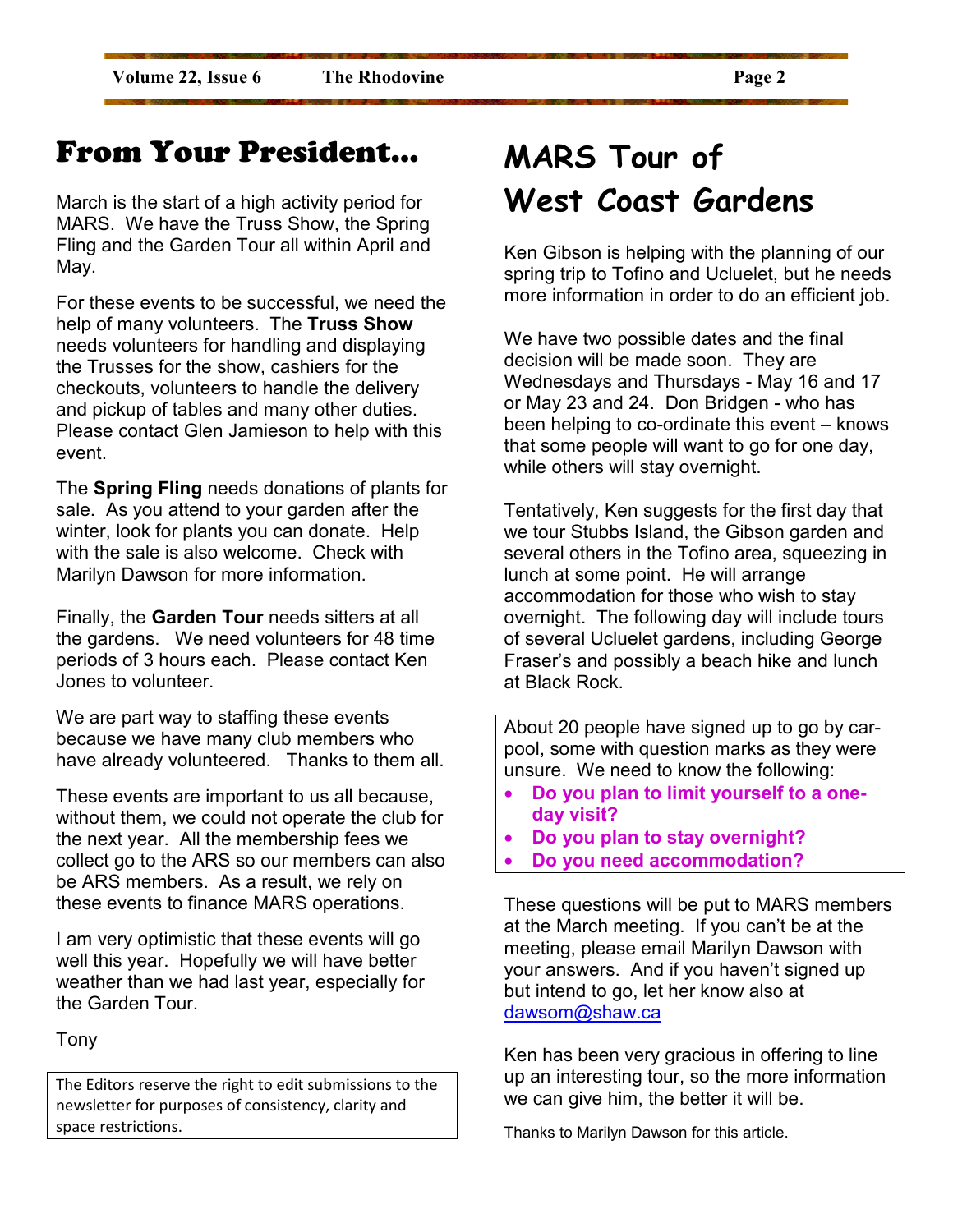## **Spring Fling Saturday, May 5**

Spring Fling - MARS' annual sale of members' garden plants - is part of a town-wide celebration this year. Sale date is **Saturday, May 5** at the Qualicum Beach Community Hall. Outside is the Farmers' Market on Veterans' Way and along the streets uptown everyone will be taking part in the Fire and Ice Festival.

To top it off, the town of **Qualicum Beach is marking its 75th Anniversary in 2012** so there may be other events as well. With all those extra people in town (Fire and Ice always draws a crowd) we may have a chance to present our sale to a wider audience than usual.

#### **At this point what can be done?** MARS

takes up a good size space in the hall but doesn't need all of it. Tables are available for \$15 to like-minded groups, craft groups and home hobbyists. Last year there were tables selling annuals and other plants - jams and jellies, baked goods, jewelry and pottery. Some of them are part of the Farmers Market and will likely be outside this year. MARS members are urged to pass the word along to friends and relatives. Who knows? There might be a budding entrepreneur in the family.

#### **What sells and what doesn't:**

- All plants should be in **clean containers, trimmed neatly**, roots clipped if necessary so they don't protrude.
- **Plants should be tidied up**; bug-bitten leaves do not sell. Think "would I buy this plant?" If the answer is no, that's a good indicator that some improvement is needed.
- **No invasives** please and that includes periwinkle.
- The emphasis should be on **the unusual or tried and true old favorites**. Japanese maples, dwarf anything, pieris and hostas

are all good sellers, as are organic and/or heritage tomato plants.

- **Label plants**. Named plants bring a higher price. Include color. Note if it is tender.
- **Some grasses sell well**, but they have to look good. Some grasses are slow to show new growth in the spring. Leave them at home.
- **Forget about day lilies** unless the color is highly unusual. Asiatic lilies sell well.

Look around your garden and see what needs to be divided or thrown out. Most gardeners have plants they want gone to make room for something else. Dig them and pot them up. Someone else may have space for them.

Think outside the box: put a mini planter together with volunteer plants from your garden or from the remnants of a fall planter. Last year, for example, plants that had outgrown a small dish-garden were recycled, some individually in larger containers, others clumped together with colourful grass.

**Coordinators for the Spring Fling are Barbara Kulla and Marilyn Dawson.** If you are in doubt about what to bring, or need more information - ask them. Anyone interested in selling tables for the event see either coordinator.



A sure sign of spring, these hellebores in a Salt Spring Island nursery are jostling for new homes. Text by Marilyn Dawson

Photo by Barbara Kulla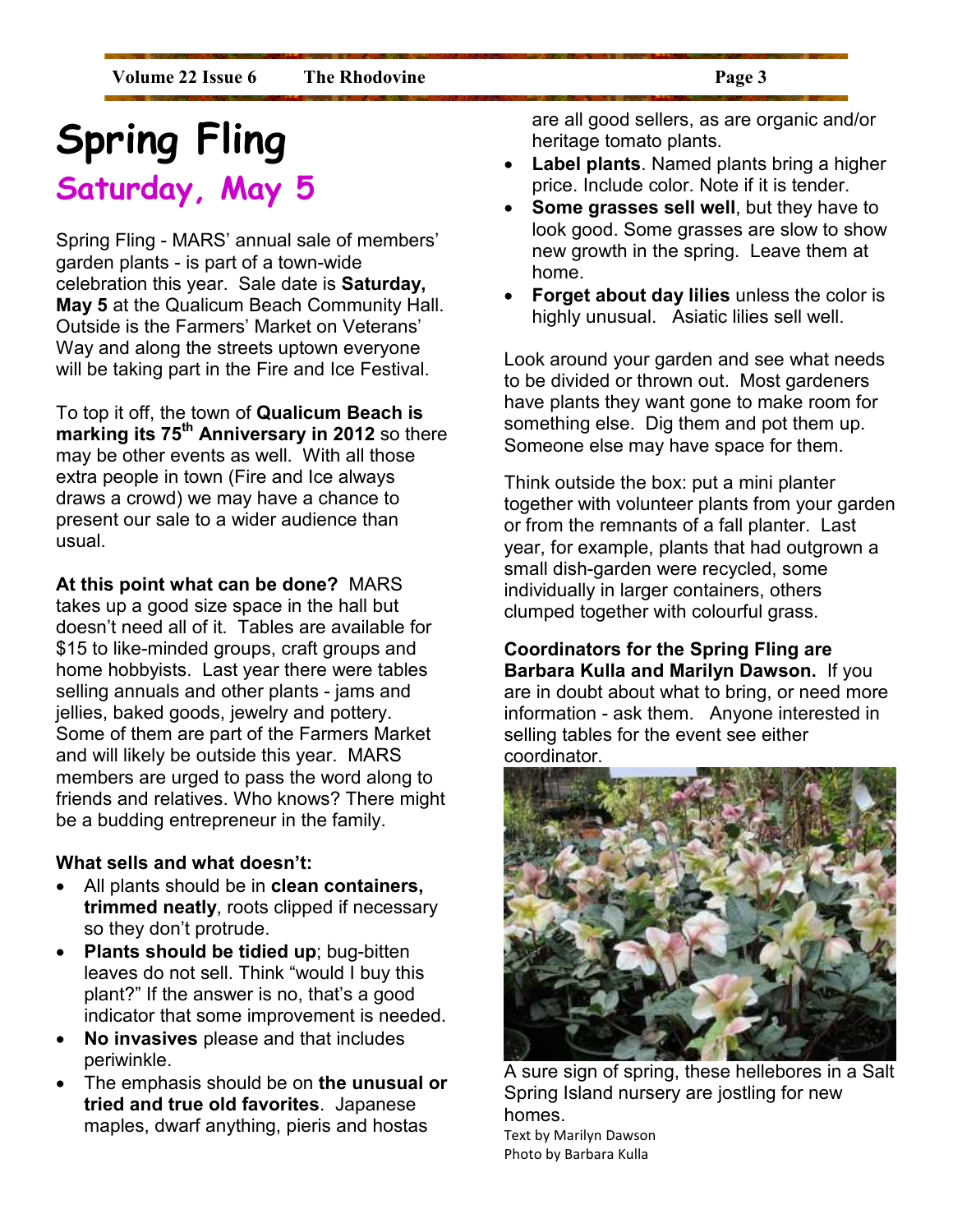### **Ask an Expert…..**

Have you been wandering around your garden....thinking about spring and all the work ahead.....and wondering how you can snag one of those blue ribbons at our annual Rhododendron Show and Sale???

We asked Al and Maria Bieberstein – noted experts and knowledgeable growers of many fine rhododendrons and their companions:

**Is there anything we can be doing this month to get our rhododendrons into good shape for the truss show??** 

#### **Maria and Al's response:**

We have had a nice, mild winter  $-$  so far  $-$  no snow breakages to speak of and we shouldn't be suffering from bud blast due to unexpected frost. So... keep your fingers crossed.

Don't forget to make sure your plants get lots of water. You think that the rain will do the job, but under trees it is quite dry. A good soaking wouldn't hurt.

And while you are looking carefully at your rhododendrons, look for that perfect truss potential - clean foliage, nice circumference of leaves around your bud, and hopefully, it will open in time for the show. Hang a little tag or ribbon on your choice and then hope for the best.

At our house, we clean up under our rhododendrons, but others believe in the fallen leaves becoming a mulch. I like the clean look that doesn't harbour any bugs under the plants.

Otherwise there doesn't seem to be any tried or true way of hurrying the blooms along.

To whet your appetite for the rhododendron season just around the corner, here are some fabulous blooms found in the garden of Maria and Al Bieberstein last May during our tour for the North Island RS.



*Rhododendron* 'Phyllis Korn'



*Rhododendron '*George's Delight'



*Rhododendron* 'Anna' x *yak*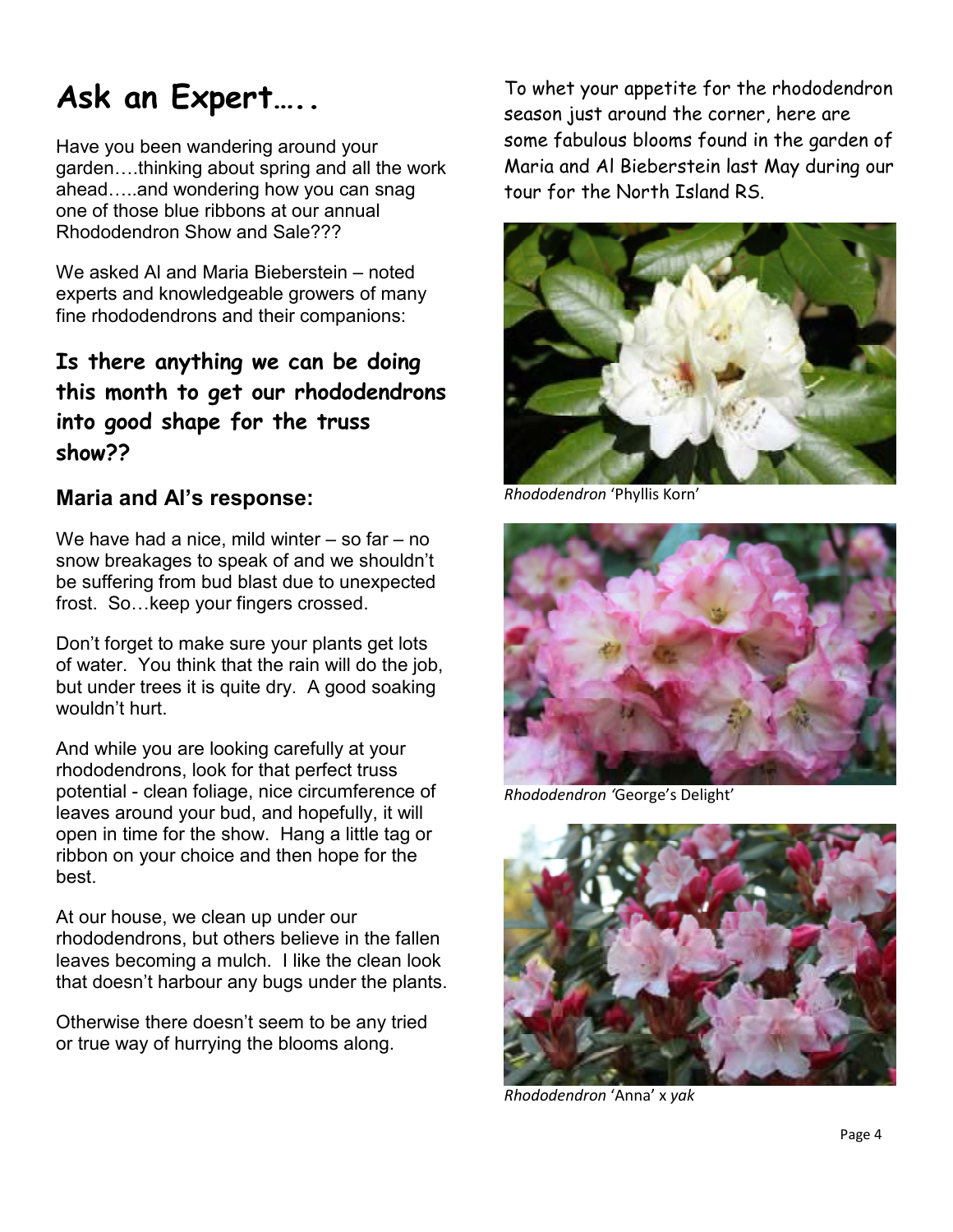### **Winter Walk in Milner Garden**

Before the mercury dropped to three degrees today in mid-February, my daughter and I took up the Milner invitation to walk among the snowdrops in the garden. We were delightfully surprised, and found many brave winter bloomers to brighten up this dreary day.



*Rhododendron* 'Hummingbird' is a huge shrub at Milner, with many buds anxious to bloom very soon.



This patch of *Eranthis hyemalis* (Winter Aconite) has likely been spreading for decades – here under deciduous trees at Milner. An extraordinarily early bloomer, it quietly spreads and grows and mixes well with snowdrops. A member of the Ranunculaceae family, it can sometimes be confused with the perennial buttercup weed. So be careful when weeding at this time of year – this is a rare plant to treasure.



This clump of *Helleborus foetidus* is in full bloom right now and very healthy indeed. A reliable winter-blooming evergreen, *H. foetidus* produces many cymes of bell-shaped green flowers – stunning in a large grouping - and known to be deer resistant.



This very old and fragrant *Viburnum farreri* is covered with pink blossoms over a skirt of *Galanthus nivalis* (snowdrops) - happy to multiply under deciduous shrubs or trees. Sunlight pours in during late winter, and then the deciduous leaves provide a cool and shady spot for snowdrops to sleep through the hot summer. *Galanthus nivalis* is particularly good for naturalizing and spreading. There is much debate as to whether it is best to plant these bulbs in the fall or transplant "in the green" after blooming. Experts warn about damaging growing roots if transplanting in late spring, so do it carefully and quickly. Or wait until the green leaves have withered and try transplanting then.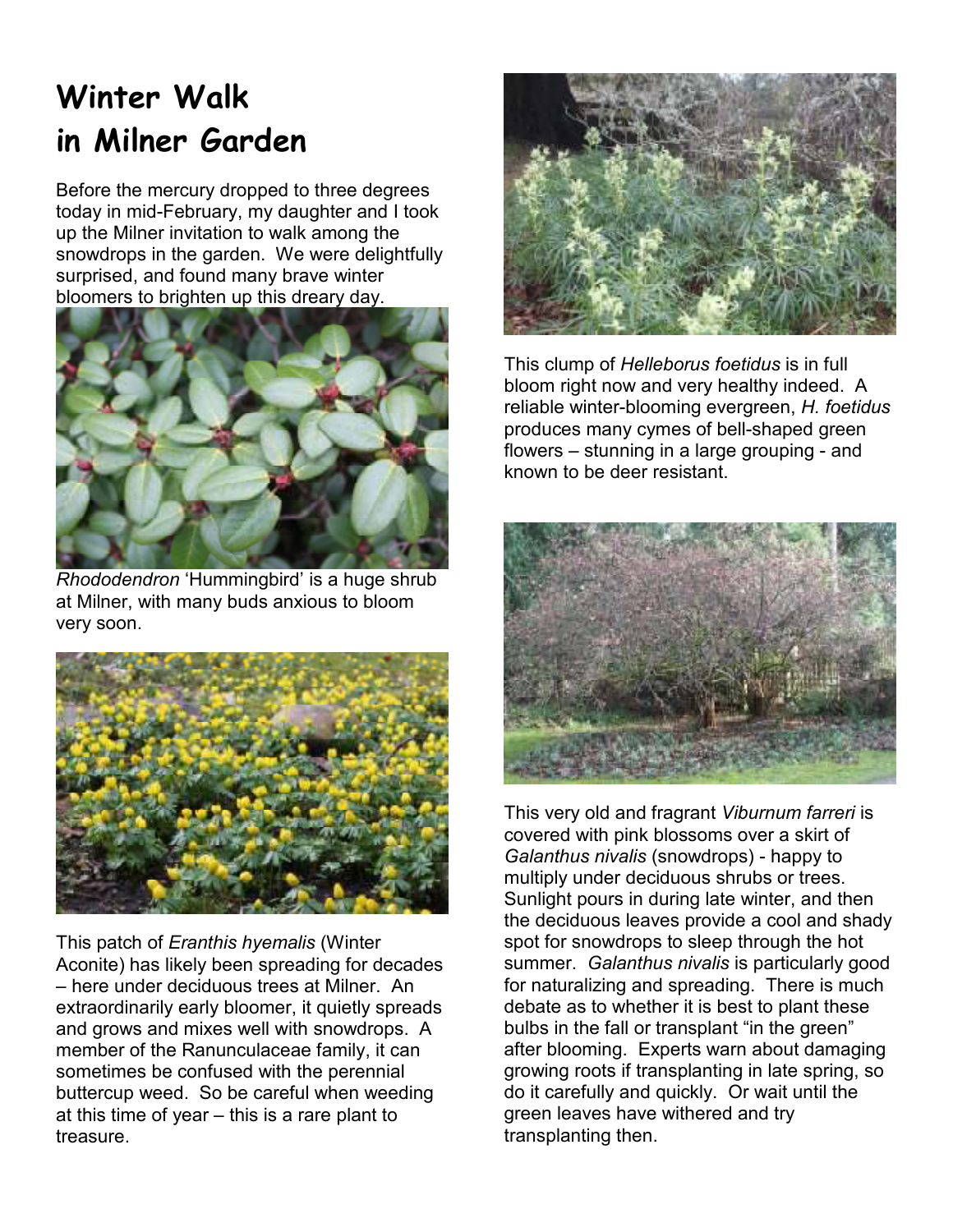

Beauty can be found almost anywhere in a garden – here moss clinging to the bare branches of *Magnolia stellata*, buds almost ready to burst forth once again.



This fine – and very old specimen of *Hamamelis mollis* (Witch Hazel) - is now a huge tree, absolutely covered with blossoms to brighten the gloom. If you don't have one in your garden, you are missing a winter delight. Most witch hazels available today are a cultivar

of *H. x intermedia* - a cross between *H. mollis* and *H. japonica.* Two standouts are *H.* 'Jelena' (copper-orange blossoms) and *H.* 'Arnold Promise' (gold blossoms). Witch hazels can gracefully preside over a carpet of Winter Aconite or *Iris reticulata.* And as a bonus, the fall colour is brilliant!



Mahonia with its sprays of usually fragrant yellow flowers is common in many gardens now – evergreen through winter and blooming very early. They can provide nectar for early bees that may be around.



*Viburnum davidii* has become so common that it is often passed over for more exotic cultivars. This fine specimen at Milner has metallic blue berries still clinging under the leaves at the same time as new blooms are getting ready to show off.

Text and photos by Linda Derkach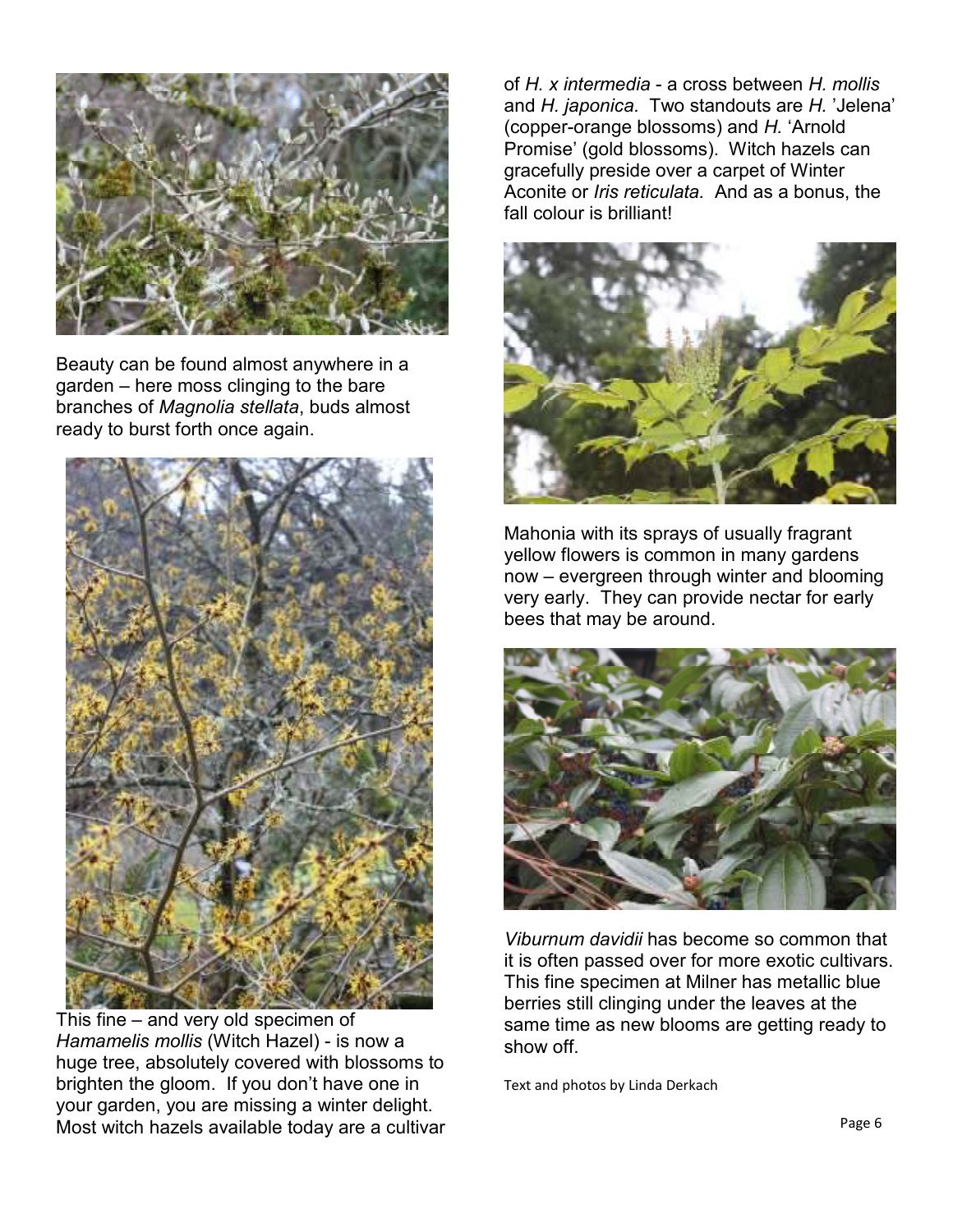

The **Cowichan Valley Rhododendron Society** has organised another exciting twoday tour of special gardens of the Vancouver area on May 11 and 12 - peak blooming times for rhodos and many other plants in several impressive private and public gardens. Local garden club members and others will also be joining us. Features planned:

- Deluxe highway coach transportation from downtown Duncan to Vancouver on Friday morning with a return to Duncan on Saturday evening.
- A relaxed cruise over breakfast aboard the *Queen of Oak Bay* from Nanaimo to Horseshoe Bay terminal.
- Visits to some spectacular private gardens in West and North Vancouver including lunch at the beautiful 3 acre Park and Tilford Gardens with 8 separate themed gardens. We'll also visit the impressive UBC botanical gardens and the VanDusen Garden.
- Overnight at the comfortable Delta Airport Hotel and a fun Friday evening in Richmond for a Chinese Hot Pot dinner experience.
- A visit to several specialty nurseries plant buying opportunities to fill up the bus!
- Return to Duncan via Swartz Bay on BC Ferries *Spirit of Vancouver Island* featuring sumptuous Pacific Buffet dining and their decadent dessert bar.

The total cost including all meals except Friday breakfast on the ferry (2 lunches, 1 breakfast, 2

suppers), coffee breaks, garden entry fees, hotel, bus transportation, ferry fares, gratuities and taxes is \$320 per person (double occupancy). Single supplement is \$75 extra. Advance booking is now required to guarantee your seat on this great tour. This is your opportunity for a nice, well organised trip with fellow gardeners and rhodoholics and to see some impressive gardens while enjoying a visit to the lower mainland and we do the driving! CVRS trips have a solid reputation for quality service, food and content.

*Departure will be from the Duncan Train station at 7 am on May 11 with a return by bus to the Duncan train station by 8 pm on May 12.*  Participants should be in good physical condition but the sites are mostly well accessible.

To join the tour you must send a cheque for \$150 per person made out to Bill Dumont, 1753 Peerless Road, Cobble Hill, BC V0R 1L6 by March 20, 2012. Please provide an email address, street address, postal code and phone number and advise of any food allergies/requests. Balance will be payable by May 1, 2012. For further information please contact Bill TO CONFIRM at 250-743-9882 or wedumont@hotmail.com. This tour will sell out quickly so don't delay in submitting your deposit. First come first served!!



*Here is a fabulous rhododendron with prolific blooms as seen on the North Island RS tour of our members' gardens in Nanoose and Port Alberni last May.*